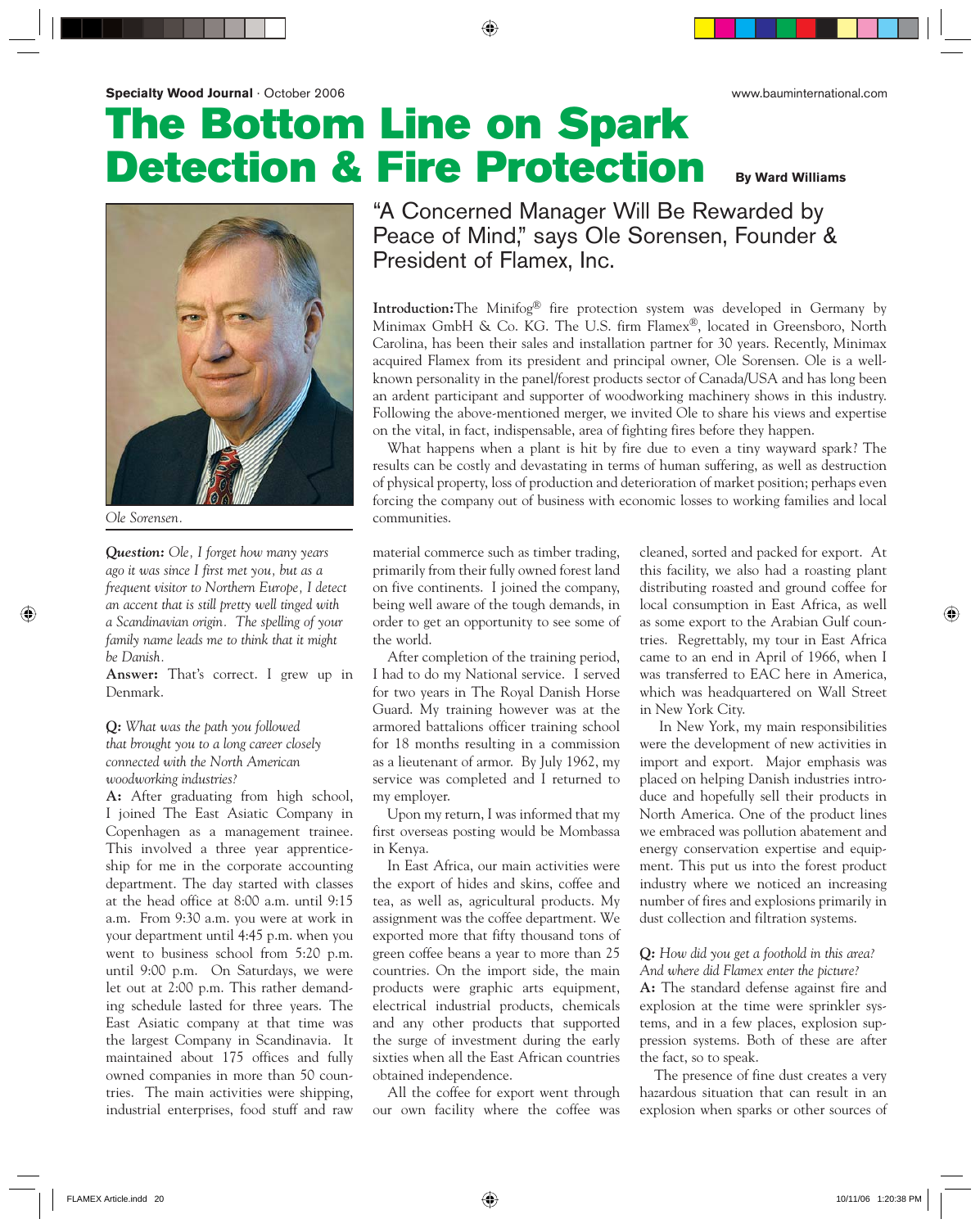**Specialty Wood Journal** · October 2006



*High Temp Fiberoptic with self-monitoring optics.*

ignition are introduced. We were looking for systems that could take care of fires and sparks in the duct work before they reached the cyclones, filters or storage silos where real damage could occur. Specifically, we were looking for a system that would detect the smallest spark, moving at 5000-7000 feet per minute, and extinguish it before it could reach the collectors or the silo.

To bring us closer to the woodworking industry, we opened an office in Greensboro, North Carolina in 1973. I moved my family to the South and we have never regretted that decision. When we first came to Greensboro, we were known as Moldow Dust Control, and later EAC Engineering Products, for industries other than forest products companies.

At Ligna in 1975, we met Minimax of Germany. Minimax is the oldest fire protection company in Europe with more that 100 years of experience. Minimax is also a world leader in fire protection technology with a presence world wide in special hazards protection. At that time, they produced an ember detection system that was developed for conveyor belts handling primarily coal. After more than one year of negotiation, we convinced Minimax that an interesting market existed if they could develop a very fast acting system that could detect and extinguish a spark



*Flame Detector FMX 3511 with self-monitoring optic.*

in milliseconds within the confines of the ductwork.

The Flamex spark detection and extinguishing system was introduced at the IWF woodworking machinery show in Louisville in 1978. The Flamex system was awarded the most coveted "Challenger's Award". This award is given to a few companies each year in recognition of new technology. Today Flamex is serving not just the forest products industry but also any industry that handles combustible products pneumatically. Geographically we operate in Canada, USA, and Mexico on a regular basis and occasionally other countries.

### *Q: I understand there have been some ownership changes.*

**A:** Yes, that is true. I started the Greensboro office for EAC in 1973. In 1992, I had the opportunity to purchase the Greensboro operation from EAC. I renamed the company Flamex in order to better identify our company with our main activity. When I turned 65 in 2004, I came to the conclusion that new owners were desirable for several reasons. First, to secure continued service to our customers without any disruptions should circumstances occur

that would force the Sorensen family to sell some or all the shares. Secondly, the Minimax ownership guarantees that the company's activities will continue and even expand. This provides protection for our great employees. I plan to stay active with the company for the next four or five years.

## *Q: Are you involved in industry-wide activities in your field?*

**A:** Yes, most notably as a member of the committee, which reviews the NFPA 664, the Standard for the Prevention of Fires and Explosions in Wood Processing and Woodworking Facilities. The scope reads: "This standard shall establish the minimum requirements for fire and explosion prevention and protection of industrial, commercial, or institutional facilities that process wood or manufacture wood products, using wood or other cellulosic fiber as a substitute for or additive to wood fiber, and that process wood, creating wood chips, particles or dust."

NFPA is the National Fire Protection Association of Quincy, Massachusetts. NFPA issues hundreds of standards for fire risks involving all industrial occupancies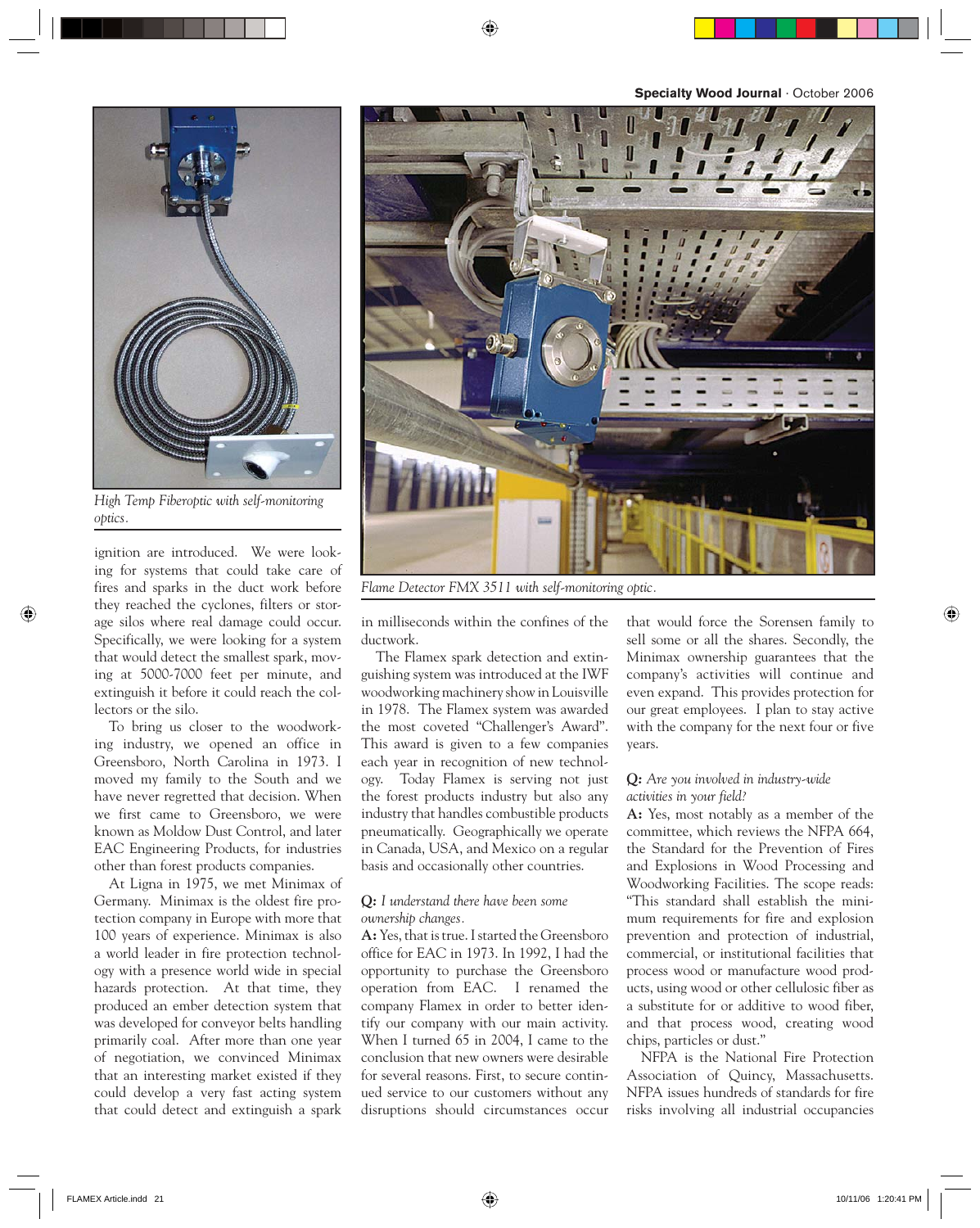

*Manual release push button station at multiple locations around the press.*

and activities. These are the codes that the local fire chiefs and the authorities having jurisdiction are guided by.

## *Q: With the proliferation of continuous presses, the panel board industry has been faced with a new challenge in fire protection. How was this met?*

**A:** Yes that is correct; the continuous press poses some new challenges to the fire protection industry. The press is processing a number of combustible materials such as wood fiber, glues and resin. In addition, the press itself contains a large volume of hydraulic oil and heat transfer oil, the latter sometimes being close to or above its flash point. A leak in any fitting can cause an instant fire when the hot oil mixes with the ambient oxygen.

Other fire hazards are created by allowing the wood fiber, oil and grease to accumulate on all surfaces of the equipment and building structures. This dust can heat up, ignite and cause a serious incident.

FM Global has conducted tests on this fine dust build-up, and proven that as little as 1/16 of an inch of fine dust collecting on surfaces can ignite causing a small disturbance that will send more dust airborne, which will then ignite. The result may be several gradually larger explosions that can eventually blow the roof off a building.

In the past, conventional fire protection required that a staff member notice the fire, then organize a fire fighting team that would hose down the section with the fire. It has been determined that this

large volume of cold water could cause great damage to the press due to the rapid cooling which causes warping of steel and damage to electrical installations as well as, instrumentation.

### *Q: How extensive is your typical Flamex installation in a panel mill?*

**A:** A modern day panel mill is built around a double-steel belted continuous press or multiple opening vertical press. The fire protection is split up in several areas. The pre-press zones are the chippers, refiners, dryers and pneumatic conveying system taking the fiber into the bins at the forming line.

These operations are at a minimum protected by spark detectors activating water spray and deluge systems. Secondary detectors can activate fast acting abort gates venting explosions to the outside and protecting downstream operations. In some cases, rate of rise temperature detectors and gas detectors are employed.

The forming lines can be protected by a combination of spark detectors, heat detectors and flame detectors. All these can activate a combination of things such as a reverse of feeding belts; water spray and deluge of bins and belts.

The protection of the press is accomplished by splitting the press up into a number of zones in order to reduce the volume of water needed. A larger continuous press could include the following zones: press inlet and seven frames; press middle; press outlet and seven frames; upper heat tunnel; lower heat tunnel; press pit; press exhaust system as well as the "environmental system;" hot oil room; hot oil pumps; and hydraulic pump room.

In addition, we have protected after press operations such as sanding, cutting to size and other value-added applications including laminating and painting operations.

The complete protection of a board plant as described above can involve 100 separate zones of detection with hundreds of detectors, and more than 500 spray nozzles of different volumes and spray patterns. Several control panels will be required to supervise and operate all these functions. A thousand meters of pipe and several thousand meters of electrical wiring will be necessary.

The Minifog system is a dry system. After detection of a fire anywhere on the press, water will reach the most distant nozzle in 15 seconds or less. The nozzles will spray 10 or 18 liters per minute depending upon zone requirements. Due to the size of the droplet, it will penetrate the fire plume, evaporate and expand about 1500 times creating steam that will cool and smother the fire in seconds. This design greatly reduces the volume of water required, but more importantly eliminates the damage to the press due to a rapid cooling.

## *Q: With your knowledge of and connection with the spark detection/fire protection sector, how would you rate the position of the wood industry in fully protecting itself? And are there any serious gaps?*

**A:** That is a very good question. In general, our proposals are well received and plants protect what they deem required. Typically, we are asked to provide a solution for the protection of areas where fires have already occurred. When we suggest other areas of manufacturing that deserve protection, the selling becomes harder. Unfortunately, I know of too many cases where our recommendations were ignored and problems occurred later. Frankly, when we recommend a specific protection scheme it is because we have seen incidents at other plants. After more that 30 years in this business, I have noticed that the more successful companies are those that protect their business well.

*Q: What would be your foremost issues at Flamex in selling the protection philosophy?*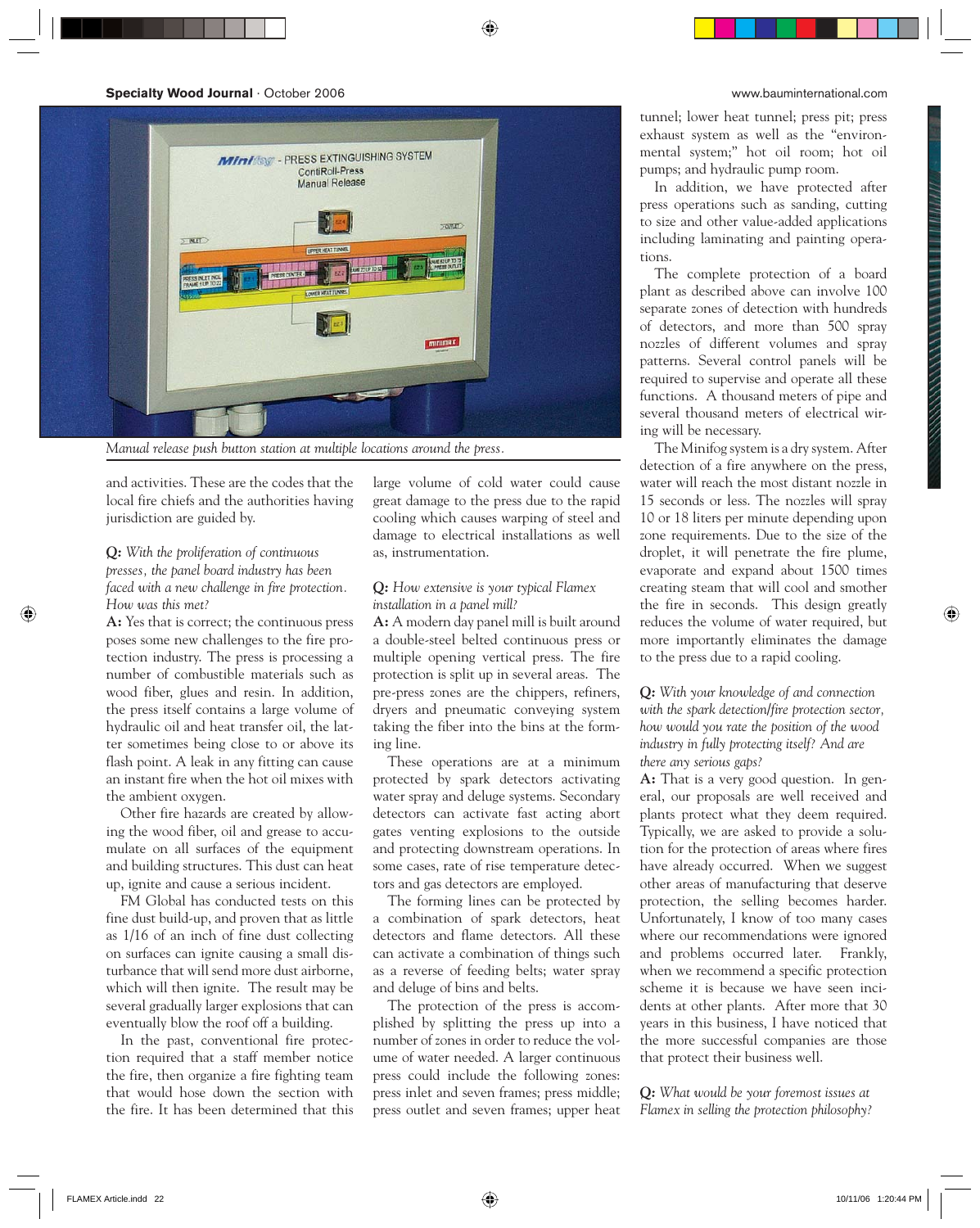#### **Specialty Wood Journal** · October 2006



*Protection of outlet chain roller return.*

**A:** In the order of importance: protection of human lives, protection of assets, continuation of the business, and being a good corporate neighbor by safeguarding against fire and smoke damage.

## *Q: What is your most convincing argument to persuade mill owners to make the necessary investment for the safeguard of machinery and employees, as well as warehouses and product inventories?*

**A:** There are many variables, but I like to point out that just the cost of the equipment to protect the press can be less than one day's output of product. Losses can be astronomical. For example, the press report on a recent composite panel plant fire assessed the damage at one hundred million dollars; then add to that the loss of their market share which may never be recovered.

## *Q: For how many years have you been devoted to keeping this industry flame-free? And what was your first job in this field?*

**A:** I have been in this business for more than 30 years. One of my first jobs was a big one with a hardboard plant in the mid Atlantic region. This plant had suffered fires every week for several years and the owners were considering closing. We supplied a Flamex spark detection system in the spring of 1977. For the next two years, the Flamex system detected more

than 2000 incidents, all were successfully extinguished. A couple of years later we were honored by the local congressman who was pleased that a spark detection system had saved 650 jobs in his district. Our product was read into the Congressional Record as an example of how a bit of technology could give a huge payback.

### *Q: When was this technology introduced to the woodworking industry?*

**A:** In Germany, a few trial systems were installed in 1973/1976 In the USA, the first two installations were made in 1976/77. Both of these systems were sold prior to the FM approvals.

# *Q: What are the main sources of sparks which are potentially dangerous in wood products manufacturing?*

**A:** In general, most woodworking machinery can produce sparks or generate heat that could ignite wood dust, especially if the dust collection system is undersized and does not deliver a high enough capture velocity or conveying velocity.

We have seen fires from heavy sanding or abrasive planing operations, in addition to wood hogs, grinders and chippers. Other likely ignition sources can come from woodworking equipment that is improperly maintained, such as dull cutting blades causing undue friction and heat buildup; metal bits and rocks in the wood; or a build-up of heat from motors and damaged electrical installations.

## *Q: Can you mention some actual examples that indicate the extent of wood industry damage and losses incurred (including financial) prior to these modern detection systems?*

**A:** This is very tricky for several reasons. We know that many companies carry a large self risk or deductible. Incidents below this amount are certainly not declared. Incidents above may not be declared either, unless human injury is involved. The issue here would be that the insured company is concerned their premiums will go up. In the early seventies, I saw numbers from one group of underwriters that averaged more than 25 million dollars a year paid out in fire losses. It is probably safe to assume that the losses for the entire woodworking and forest products industries would have been more than \$100 million a year.

# *Q: What is the difference between a class A, class B and class C fire?*

**A:** A class fires are solid materials such as wood boards, panels, sawdust etc. B class fires are liquids such as oils, solvents and also gases. C class fires are electrical.

## *Q: What share of your business comes from the wood and wood products industry as opposed to other industrial sectors?*

**A:** About sixty percent is in the wood and forest products industry. The remaining is across a dozen different industries and this segment is growing yearly.

# *Q: What's been the role of "Factory Mutual approval" in your operations?*

**A:** The Factory Mutual approval and listing is very important to us. FM Global is a testing laboratory for several independent insurance underwriters. These underwriters demand that their customers only use equipment that is FM approved for the purpose used. So, for example, in order to get a control panel approved by the underwriter, it may be necessary for all components inside the panel to first be tested and approved by the FM Global testing laboratories.

*Q: How would you rank the most-dangerous materials or situations in wood products plants from the standpoint of a potential fire*